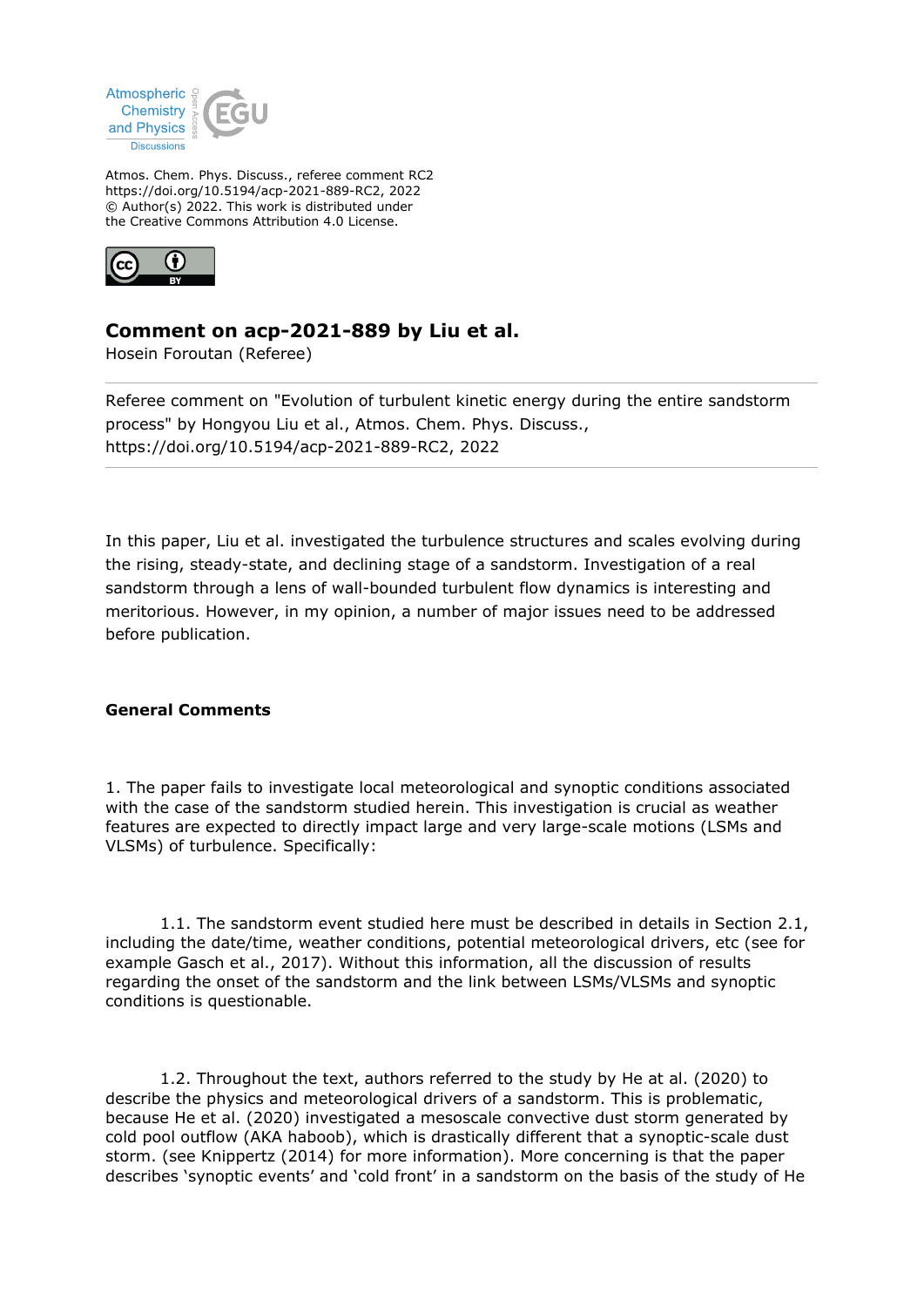et al. (2020), who looked into a haboob sandstorm.

- 2. The structure of the paper should be improved. Specifically:
	- 2.1. The paper should be shortened:
- Remove Figure 3 or move it to a supplementary information document as it is simply a repetition of the text (lines 162-174).
- Figure 4 and the discussion around it (lines 175 -192) seems to be out of place and should be moved to a supplementary information document.
- The spectral method (section 3) is a well-established approach in the study of turbulence, and the contribution of this work in terms of methodology development is not clear. Therefore, I suggest this section to be shortened and the text to be moved to a supplementary document.

 2.2. Lines 198 to 213 should be presented earlier in the paper together with the discussion around Figure 2.

### **Specific Comments**

- The segmentation method described in figure 3, involves a number of subjective criteria including the IST threshold (30%), the time window used for initial time-averaging (1 hr), and dt (5 min). The uncertainty of these choices in final results should be studied and discussed. Specifically, after applying the data processing procedure the size of all segments ended up being very close to or exactly 1-hr which was the initial choice for time-averaging and removing the time-varying mean. One may ask whether the 1-hr initial choice could basically govern the whole procedure and making the entire segmentation algorithm irrelevant. A sensitivity test should help answering this question.
- Figure 2(a): Can authors comment why the time-varying average velocity obtained by the EMD method contains low frequency fluctuations in the rising stage, which are absent in the other two methods (moving windows and adaptive wavelet transform)?
- The studies of Kim and Adrian (1999), Guala et al. (2006), and Balakumar and Adrian (2007) have been referred to throughout the text to describe and identify LSMs/VLSMs.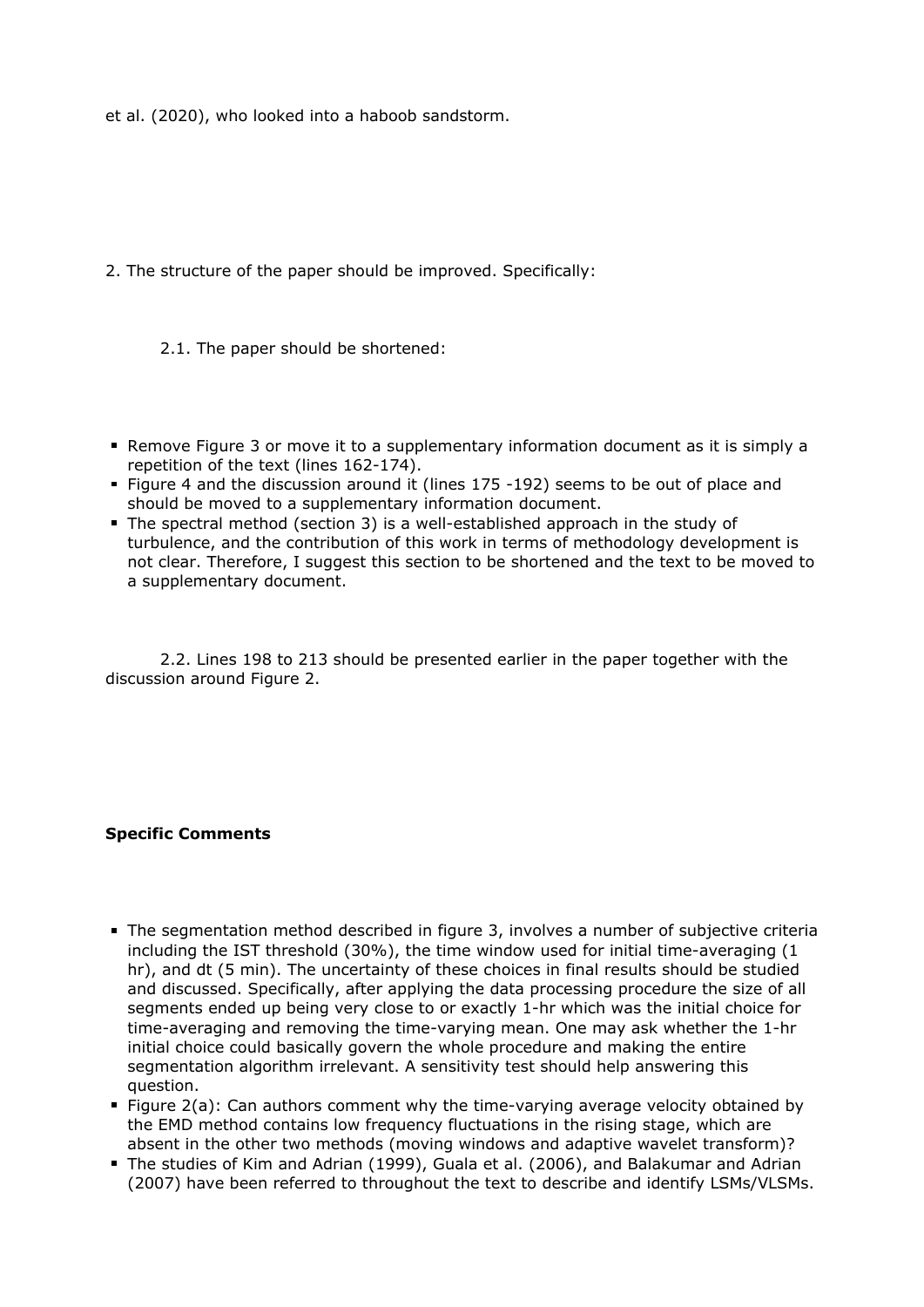All these studies investigated turbulent channel and pipe flows (internal), rather than a true turbulent boundary layer flow as relevant to a sandstorm (external). Monty et al. (2009) concluded that VSLMs in boundary layers are different from those in channel and pipe flows (e.g., as in Kim and Adrian (1999)). Therefore, there is a concern in using results/criteria from internal flows in the case of a sandstorm with very high Reynolds number.

- Figure 6: What is the difference between subfigures (a) and (b), (c) and (d), (e) and (f) ? It was neither mentioned in the caption nor discussed in the main text.
- Figure 7(b) and lines 330-333: The sharp decreases in the declining stage were attributed to the exhaustion of energy at this stage, but why there is a maximum right when the declining stage is started and before this sharp decrease?
- **Figure 8: The two fraction numbers contributed by VLSMs of 75% and 40% reported** throughout the text were obtained from this figure. As this fraction is changing with height, it is crucial that either the location where the fraction is reported be mentioned everywhere in the text or an average value below a certain height be reported. It seems that the two reported fraction values (75% and 40%) are simply the limit of measurements in terms of height.
- **The Taylor's hypothesis of frozen turbulence has been used throughout the text. Does** the level of turbulence intensity (i.e., fluctuations compared to the mean wind value) justify this approximation?
- Figure 11 and the text around it: How are the "small-scale motions" defined? (This point may be linked to point 3 above questioning the criteria to define VLSMs).
- Figure 11: Including an inset in (b) and (c) are quite confusing. I think the plots for all the heights can be presented as the main figure instead of being included as an inset.
- Line 481-486: This statement seems to be an overgeneralization of the lifetime of a sandstorm based on observations of a single event (This point is directly linked to my first point under general comments).
- The data provided in the Zenodo data repository has no metadata, data header, or any information to help using this data.

# **Technical Comments**

- **Line 14: check for grammar correction**
- Line 19: use "humidity" instead of "dampness"
- Line 24: "A kind of power": sounds awkward
- Line 27: "... impact on sandstorm more intensively, significantly, contributively than other…" : sounds awkward
- Line 49 and throughout the text: use "transport" instead of "transportation"
- Line 85: "necessary": Do you mean "ideal" or "suitable" ?
- Throughout the text: I suggest using "surface" instead of "wall". I understand that "wallbounded turbulence" is an established term, but the word "surface" or "ground" seems to better suit an atmospheric application.